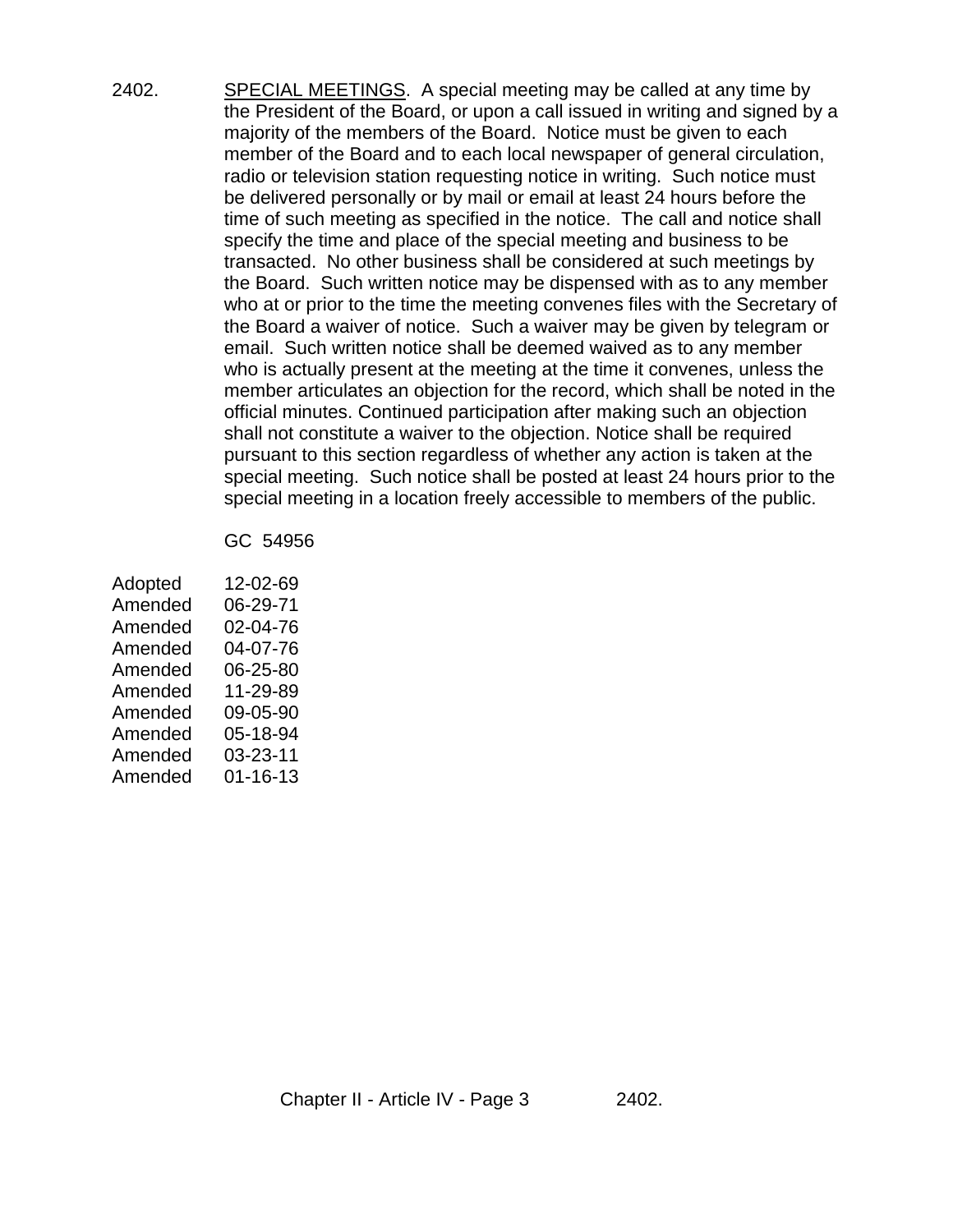2402.10 Emergency Meetings. In the case of an emergency situation involving matters upon which prompt action is necessary due to the disruption or threatened disruption of District facilities, the Board may hold an emergency meeting as allowed by law. However, each local newspaper of general circulation and radio or television which has requested a notice of special meetings shall be notified by the Chancellor or designee shall be given notice by email or by telephone. The Board shall not meet in closed session at an emergency meeting except as allowed by law.

GC 54956.5

| Adopted | 05-18-94       |
|---------|----------------|
| Amended | 03-23-11       |
| Amended | $01 - 16 - 13$ |

2402.11 Minutes of any emergency meeting must be posted as soon as possible after the meeting, along with a list of persons who the Chancellor or his or her designee notified or attempted to notify about the emergency meeting.

GC 54956.5

| Adopted | 05-18-94       |
|---------|----------------|
| Amended | $01 - 16 - 13$ |

2403. CLOSED SESSIONS. Closed sessions are restricted to consideration of matters as described in the Education Code and Government Code and to other matters in accordance with law.

GC 54957

Adopted 12-02-69 Amended 02-03-76 Amended 05-18-94 Amended 03-23-11 Amended 01-16-13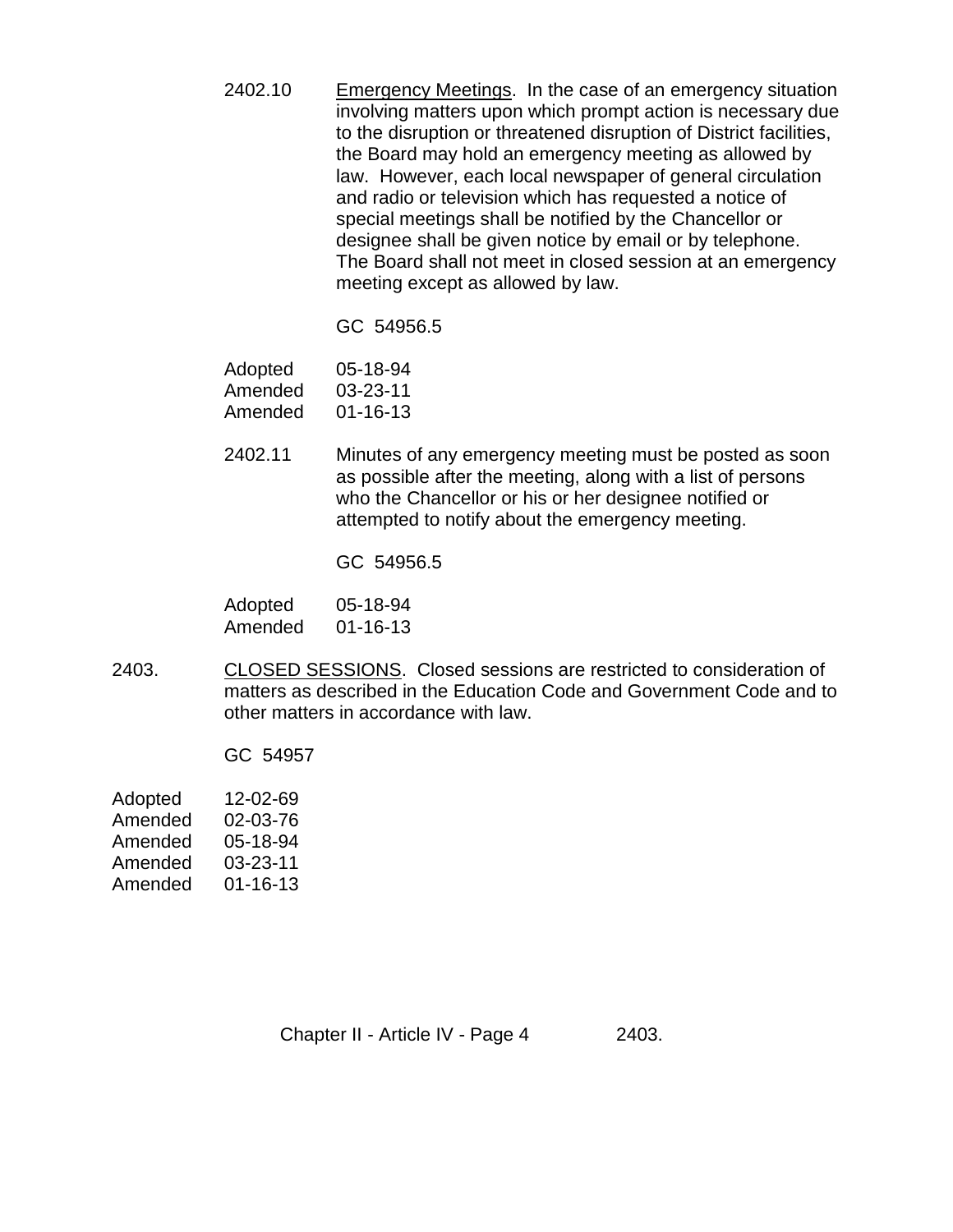- A. To the extent required by law, at the conclusion of any closed session, the Board shall announce in open session any action taken and the vote or abstention of each member on each action.
- B. Prior to holding any closed session, the Board of Trustees shall post or state the reasons for closed session, and shall cite statutory authority or legal authority under which the closed session is being held. To the extent required by law, agenda descriptions of closed session items shall be made available to the public with the public session agenda.

GC 54956.9, 54957

1. Potential litigation matters must be defined in the agenda by presentation of existing facts and circumstances to the extent required by law.

GC 54956.9, 54957

2. At least 24 hours before the session, if specific complaints or charges will be considered about an employee, that employee shall be given written notice of his or her right to have the complaints or charges heard in an open session rather than a closed session. The employee must notify the Chancellor as the Secretary of the Board or designee by 9:00 a.m. on the day of the Board meeting if he or she seeks to address the Board prior to the Board's consideration of the item. The notice given to the employee shall include the name, address and telephone number of the Chancellor or designee. The notice shall also include a statement advising the employee that he or she must notify the Chancellor or designee by 9:00 a.m. on the day of the Board meeting.

GC 54956.9, 54957

| Adopted | 05-18-94       |
|---------|----------------|
| Amended | 08-11-99       |
| Amended | $03 - 23 - 11$ |
| Amended | $01 - 16 - 13$ |